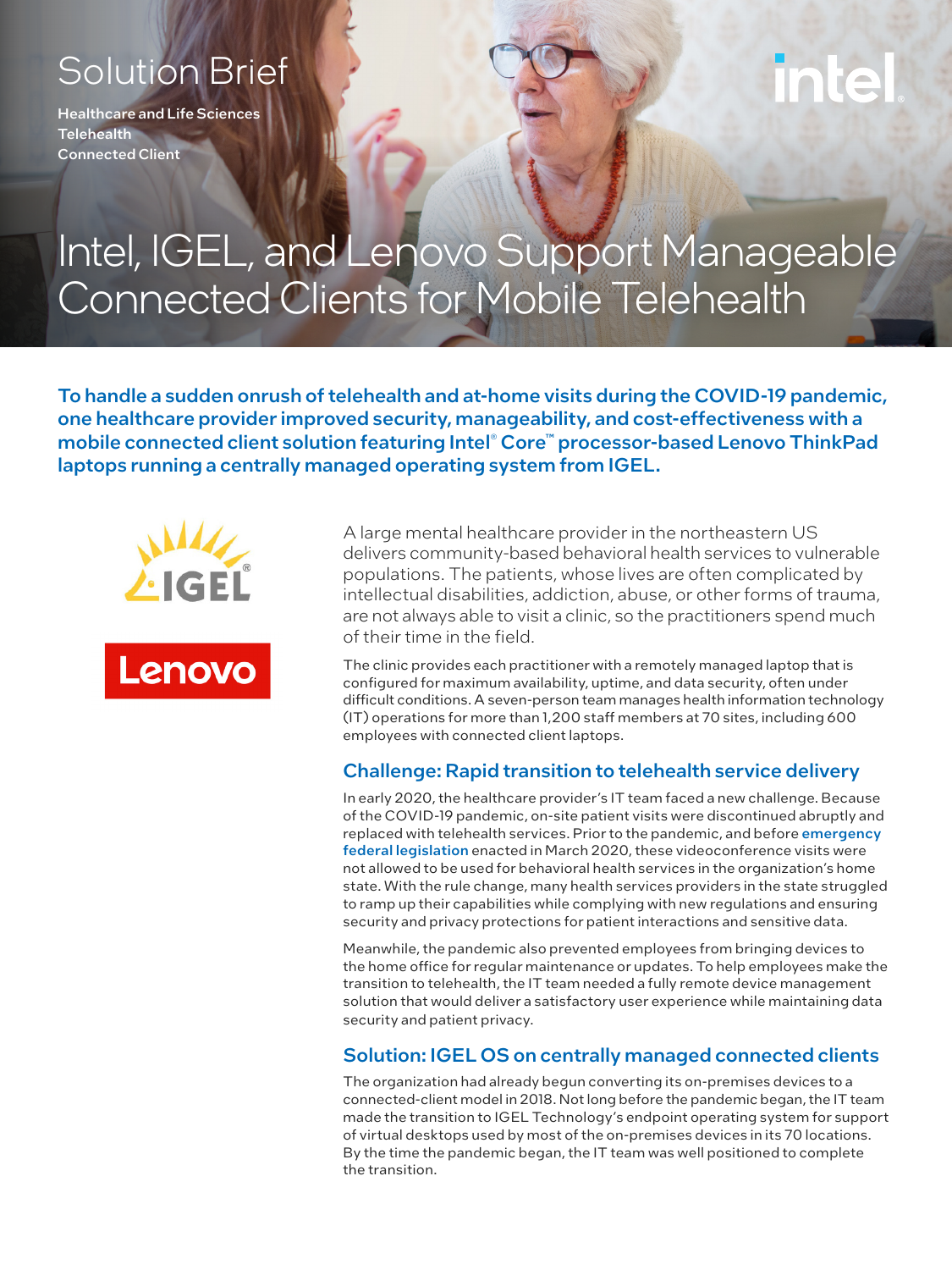The IGEL Cloud Gateway was enabled on all the remaining mobile endpoints so that the IT team would have remote access to all devices in the fleet. The IGEL Cloud Gateway substitutes for a VPN for any IGEL OS-powered device, enabling the user to access the corporate virtual desktop and applications from any location with internet access. The Cloud Gateway also gives IT the access needed to shadow a remote user's device whenever the user needs support at home, in the field, or at a coffee shop.

Before the pandemic, mobile users received laptops with a large software stack that included all necessary applications and a full operating system (OS) installed on the hard drive. There were downsides to that approach, however. Every time a healthcare practitioner needed to access the laptop, it required a double log-in: first on the device's Windows desktop and again on the organization's virtual desktop. The laptops took a long time to boot up, and batteries did not always last for an entire workday in the field.

For the IT team, the full installation made remote endpoints difficult to manage. Some updates and maintenance required users to connect to the local network in the office. And when the OS had a major update, it did not always run successfully on the older laptops, limiting the useful life of those devices. Further, if a laptop were stolen or simply left unattended in a nonsecure environment—on a site visit or in an employee's home, for example—there was a risk of exposing applications and sensitive data to unauthorized users and malware.

Post-transition, Intel® Core™ processor-based Lenovo devices ran the IGEL OS to provide access to virtual desktops and connect to server-based applications via the IGEL Cloud Gateway. With the centralized management setup, the IT team provides all employees—many of whom continue to work remotely—with more secure access to the same applications and data that are available in their offices and clinics. In addition, the IT team installed the same IGEL OS on older laptops, effectively turning a heterogeneous fleet into a homogeneous set of easy-to-manage remote endpoint devices.

The pandemic coincided with the introduction of a first responder's cellular network service in the region, and the organization was able to provide employees in the field with much-needed mobile connectivity. The IGEL OS and IGEL Cloud Gateway installed on the endpoint clients provided full support for cellular, Wi-Fi, and LAN connectivity to applications and data through the IGEL Universal Management System (UMS) on the organization's servers. As a result, each employee's virtual desktop was readily available, and full local software installations were no longer needed. From an IT perspective, IGEL kept users happy and productive while enabling manageability through a more secure, encrypted network connection.

# How it works: IGEL OS and IGEL Gateway

When the organization's facilities were closed during the pandemic, the IT team enabled the IGEL Cloud Gateway on all employee devices. All subsequent updates, patches, configuration changes, and maintenance could be administered via a connection to the IGEL UMS.

# **IGEL OS Benefits**

More secure access to telehealth. Applications and patient data are available over cellular networks for employees working from home or in the field.

IGEL OS is read only. Users can't store sensitive data or applications on the vulnerable endpoints. If a laptop is stolen or hacked, for example, the data is less likely to be compromised. Plus, the IT team can wipe the device's hard drive remotely.

Extend usable life of the device. Older devices were reimaged with IGEL OS. The same software stack ran efficiently on older laptops and on a variety of onpremises computers, as well as the new 2-in-1s.

Manage hardware remotely. A heterogeneous fleet of devices can be managed as one homogeneous set with IGEL OS. The IT team can now manage devices remotely to adjust settings and provide a consistent user experience on any device type or model. This was a key feature during the pandemic, when employees could not enter their offices to bring devices to the IT staff for maintenance.

Manage Windows and application updates. The IT team can update, patch, and upgrade Windows and other software in the data center within days of release. Users can log in to their virtual desktops remotely without going through a separate log-in on the local device.

#### Solution Components



### [IGEL OS](https://www.igel.com/igel-solution-family/igel-os/) › [IGEL Universal Management Suite](https://www.igel.com/igel-solution-family/universal-management-suite/) ›



[Lenovo Gen 2 ThinkPad L13](https://psref.lenovo.com/Detail/ThinkPad/ThinkPad_L13_Gen_2_Intel?M=20VH001HUS) ›

[Intel® Core™ i5-1135G7](https://www.intel.com/content/www/us/en/products/details/processors/core/i5.html)  [mobile processor](https://www.intel.com/content/www/us/en/products/details/processors/core/i5.html) › [Intel® Wi-Fi 6 AX201](https://cdrdv2.intel.com/v1/dl/getContent/607008)  [networking](https://cdrdv2.intel.com/v1/dl/getContent/607008) › Intel® Iris® X<sup>e</sup> Graphics ›